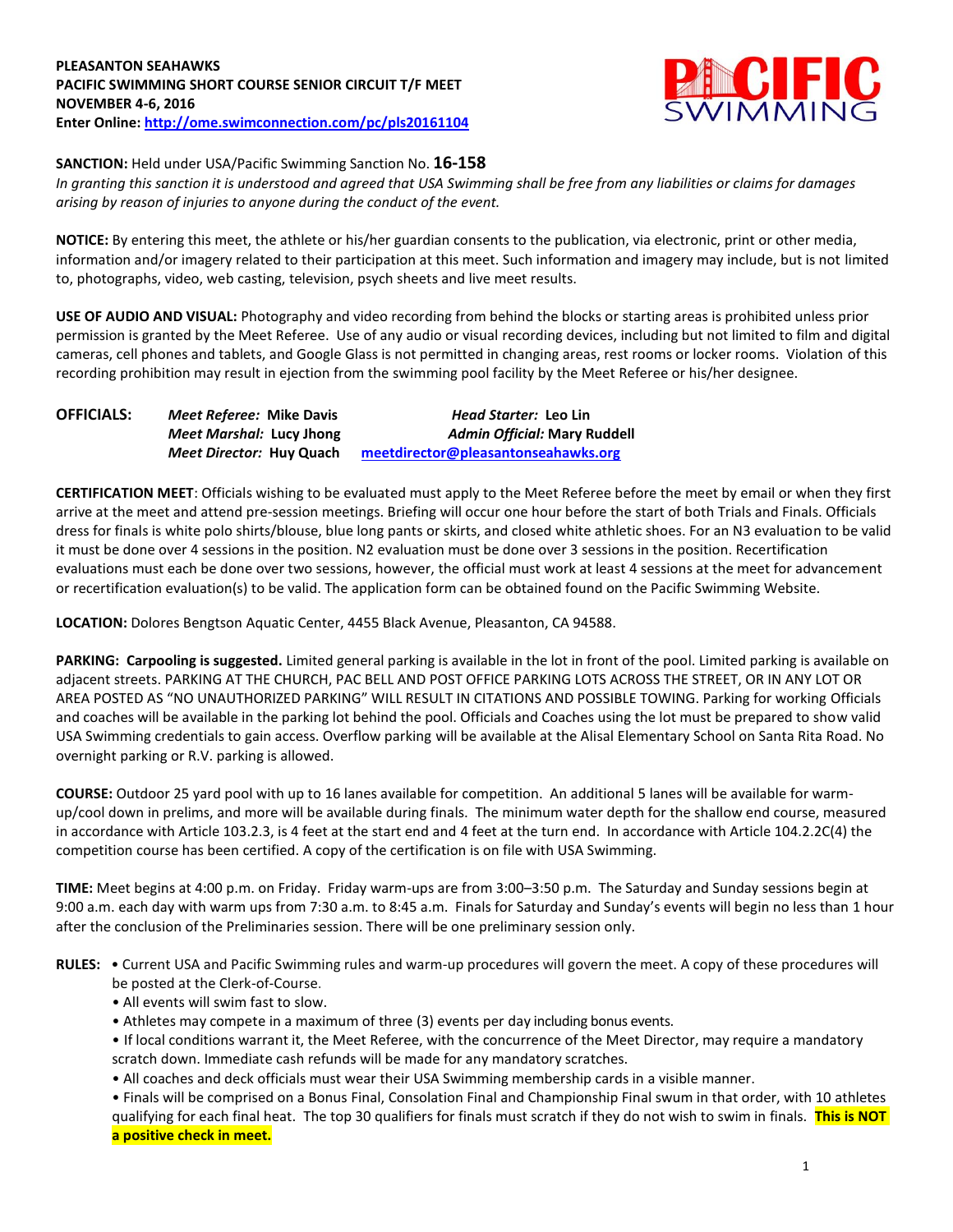• Alternates will be inserted into empty lanes in any final heat. The referee must have exhausted all options to fill the empty lanes prior to the start of finals. (USA Swimming 2015 Rulebook Article 102.5.6B) Time Trials will not be offered during the meet.

**SPECIAL RULES:** On Friday the 400 IM and 1000 Free events will swim fastest to slowest, alternating heats of women and men. All heats of the 1650 Free, on their respective days, will swim fastest to slowest at the conclusion of preliminaries. Athletes must provide timers for the 400 IM and timers and counters for the 1000 & 1650 Free. **NOTE: The 1000 and 1650 Free may not be swum as a bonus event.**

**UNACCOMPANIED ATHLETES:** Any USA-S athlete-member competing at the meet must be accompanied by a USA Swimming member-coach for the purposes of athlete supervision during warm-up, competition and warm-down. If a coach-member of the athlete's USA-S Club does not attend the meet to serve in said supervisory capacity, it is the responsibility of the athlete or the athlete's legal guardian to arrange for supervision by a USA-S member-coach. The Meet Director or Meet Referee may assist the athlete in making arrangements for such supervision; however, it is recommended that such arrangements be made in advance of the meet by the athlete's USA-S Club Member-Coach.

**RACING STARTS:** Athletes must be certified by a USA-S member-coach as being proficient in performing a racing start, or must start the race in the water. It is the responsibility of the athlete or the athlete's legal guardian to ensure compliance with this requirement.

- **RESTRICTIONS:** Smoking and the use of other tobacco products is prohibited on the pool deck, in the locker rooms, in spectator seating, on standing areas and in all areas used by athletes, during the meet and during warm-up periods.
	- Sale and use of alcoholic beverages is prohibited in all areas of the meet venue.
	- No glass containers are allowed in the meet venue.
	- Only athletes, coaches, officials, and volunteers will be allowed on the pool deck.
	- Changing into or out of swimsuits other than in locker rooms or other designated areas is prohibited.

• Destructive devices, to include but not limited to, explosive devices and equipment, firearms (open or concealed), blades, knives, mace, stun guns and blunt objects are strictly prohibited in the swimming facility and its surrounding areas. If observed, the Meet Referee or his/her designee may ask that these devices be stored safely away from the public or removed from the facility. Noncompliance may result in the reporting to law enforcement authorities and ejection from the facility. Law enforcement officers (LEO) are exempt per applicable laws.

- **ELIGIBILITY:** Athletes must be current members of USA-S and enter their name and registration number on the meet entry card as they are shown on their Registration Card. If this is not done, it may be difficult to match the athlete with the registration and times database. The meet host will check all athlete registrations against the SWIMS database and if not found to be registered, the Meet Director shall accept the registration at the meet (a \$10 surcharge will be added to the regular registration fee). Duplicate registrations will be refunded by mail.
	- Athletes must meet the SR-Circuit time standards as outlined by Pacific Swimming time verification procedures.

• Athletes may enter bonus events as follows: 1 qualified event – 3 bonus swims, 2 qualified events – 2 bonus swims, 3 qualified events – 1 bonus swim. Athletes must meet 2014-2015 PC Senior II time standard in all bonus events. The 1000 Free and 1650 Free are not permitted as bonus events.

• Athletes 13 years of age and older are eligible to compete. Athletes under the age of 13 years are not eligible to compete.

- The athlete's age will be the age of the athlete on the first day of the meet.
- Disabled athletes are welcome to attend this meet and should contact the Meet Director or Meet Referee regarding special accommodations.
- No time conversions will be accepted.
- Entries with "NO TIME" will be rejected.

**SEEDING:** Event seeding will be in the following order: Conforming Short Course Yards (SCY), non-conforming Long Course Meters (LCM), non-conforming short course yards, Bonus (SCY), Bonus (LCM), Bonus (SCM). USA Swimming rules 207.11.7B. **See Special rules for distance events seeding**.

**CHECK-IN:** The meet will be deck seeded. Athletes must check-in at the Clerk-of-Course. No event shall be closed more than 30 minutes before the scheduled start of the session. Close of check‐in for all events shall be no more than 60 minutes before the estimated time of the start of the first heat of the event. Athletes who do not check-in will not be allowed to compete in the event.

**SCRATCH RULE:** Athletes entered in a Preliminaries & Finals meet that is seeded on the deck that have checked in for that event,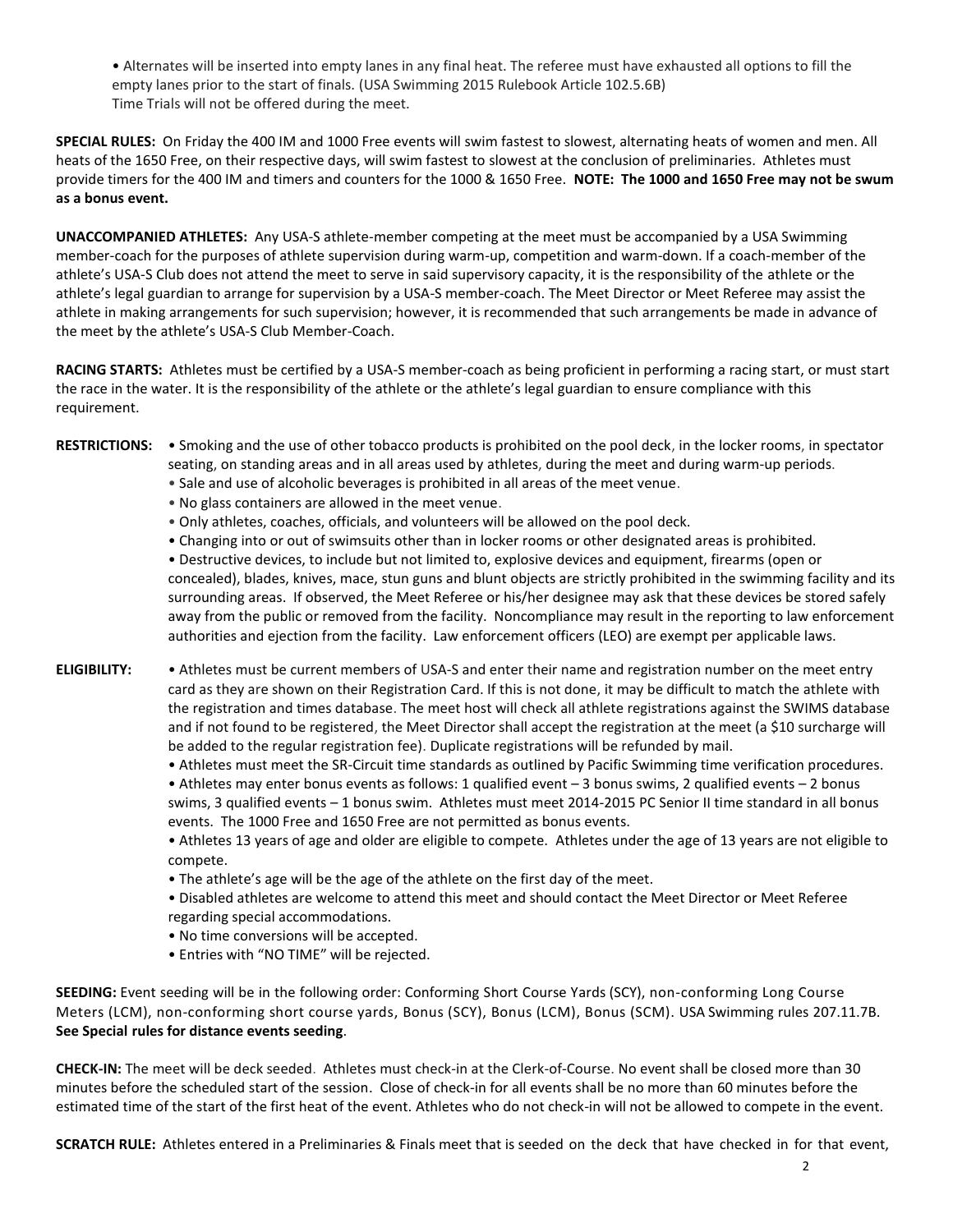must swim in the event unless they notify the clerk of the course before seeding for that event has begun that they wish to scratch. Failure to swim an event will result in being barred from the rest of his/her events that day including relays. If the athlete qualified for a final before missing an event they may swim that final.

Any athlete qualifying for any level of finals in an individual event who does not wish to compete must scratch within 30 minutes after the announcement of qualifiers. During this period, qualifiers may also notify the referee that they may not intend to compete in Bonus, Consolation or Championship Final. In this case they must declare their final intention within 30 minutes after the announcement of qualifiers following their last individual preliminary event. In a non-positive check-in preliminaries & finals meet any athlete qualifying for a bonus, consolation or final race in an individual event who fails to show up in said bonus, consolation or final race prior to calling the alternate shall be barred from further competition for the remainder of the meet. If the No-Show occurs on the last day that the athlete is entered in an individual final event in the meet, and no other individual event penalty is applicable, the athlete shall then be fined \$100.00. The fine will be increased to \$150.00 if after 30 days of receiving the letter of notification the party has not made the payment.

**ENTRY FEES:** \$7.50 per individual event plus an \$8 per athlete participation fee. \$20.00 per relay. Entries will be rejected if payment is not sent at time of request. No refunds will be made, except mandatory scratch downs.

**ONLINE ENTRIES:** To enter online go to **<http://ome.swimconnection.com/pc/pls20161104>** to receive an immediate entry confirmation this method requires payment by credit card. Swim Connection LLC charges a processing fee for this service, equal to \$1 per swimmer plus 5% of the total Entry Fees. Please note that the processing fee is a separate fee from the Entry Fees. If you do not wish to pay the processing fee, enter the meet using a mail entry. **Entering online is a convenience, is completely voluntary, and is in no way required or expected of a swimmer by Pacific Swimming.** Online entries will be accepted through Wednesday, October 26, 2016.

**RELAYS:** Clubs may enter unlimited number of relays. All relays will be swum fastest to slowest. Relays entries may be mailed in or entered through Swim Connection. Relay entry fee is \$20.00 per relay. Relay only athletes must provide proof of USA Swimming registration. All relays will be swum in the Finals sessions. Relay only athletes must be entered on Swim Connection or using the relay only entry form. Relay entries will be accepted at the meet. Entry forms are due by 11:00 a.m. on the day the event occurs.

**MAILED OR HAND DELIVERED ENTRIES:** Entries must be on the attached consolidated entry form. Forms must be filled out completely and printed clearly with athlete's best time. Entries must be entered using the current Pacific Swimming procedure: and postmarked by midnight, Monday, October 24, 2016 or hand delivered by 6:30 p.m. Wednesday, October 26, 2016. No late entries will be accepted. Requests for confirmation of receipt of entries should include a self-addressed envelope.

**Make check payable to: Pleasanton Seahawks**

**Mail or hand delivered entries to: Senior Circuit Meet Entries c/o Anna Umansky 1558 Trimingham Drive Pleasanton, CA 94566**

**AWARDS:** None.

**ADMISSION:** Free. A program will be available for a nominal fee.

**HOSPITALITY:** Hospitality available for coaches, officials, timers, and volunteers. Lunches will be provided for coaches and working deck officials. There will be a snack bar.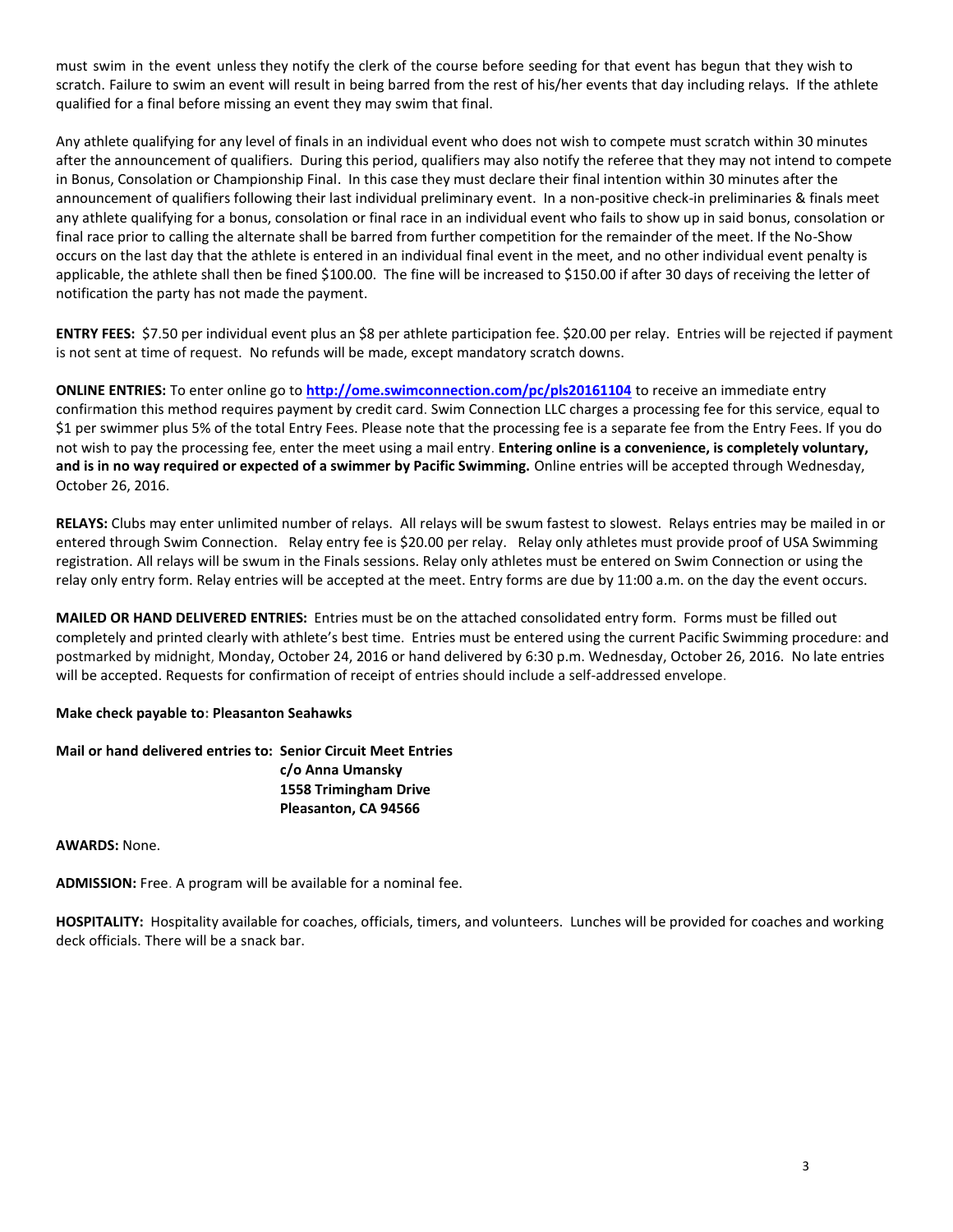### **ORDER OF EVENTS**

#### **Friday, November 4, 2016**

| <b>WOMEN'S</b><br><b>EVENT#</b> | LCM<br><b>SR-circuit</b> | <b>SCY</b><br><b>SR-circuit</b> | <b>EVENT</b> | <b>SCY</b><br><b>SR-circuit</b> | <b>LCM</b><br><b>SR-circuit</b> | Men's<br><b>EVENT#</b> |
|---------------------------------|--------------------------|---------------------------------|--------------|---------------------------------|---------------------------------|------------------------|
|                                 | 5:28.79                  | 4:51.59                         | 400 I.M. $*$ | 4:33.79                         | 5:09.19                         |                        |
|                                 | 9:56.79                  | 10:59.99                        | 1000 FREE*   | 10:25.99                        | 9:26.39                         |                        |

#### **\*Events 1/2 & 3/4 will be alternate women and men and will swim fastest to slowest.**

| Saturday, November 5, 2016      |                                 |                                 |                  |                                 |                                 |                        |  |
|---------------------------------|---------------------------------|---------------------------------|------------------|---------------------------------|---------------------------------|------------------------|--|
| <b>WOMEN'S</b><br><b>EVENT#</b> | <b>LCM</b><br><b>SR-circuit</b> | <b>SCY</b><br><b>SR-circuit</b> | <b>EVENT</b>     | <b>SCY</b><br><b>SR-circuit</b> | <b>LCM</b><br><b>SR-circuit</b> | Men's<br><b>EVENT#</b> |  |
| 5                               | NT                              | NT                              | 200 FREE RELAY** | <b>NT</b>                       | <b>NT</b>                       | 6                      |  |
| 7                               | 2:33.29                         | 2:15.69                         | 200 BACK         | 2:07.79                         | 2:24.59                         | 8                      |  |
| 9                               | 29.59                           | 25.89                           | 50 FREE          | 23.29                           | 26.89                           | 10                     |  |
| 11                              | 2:34.29                         | 2:16.59                         | 200 IM           | 2:04.29                         | 2:20.79                         | 12                     |  |
| 13                              | 1:10.99                         | 1:01.99                         | <b>100 FLY</b>   | 55.99                           | 1:03.59                         | 14                     |  |
| 15                              | 2:16.99                         | 2:00.49                         | <b>200 FREE</b>  | 1:50.69                         | 2:07.39                         | 16                     |  |
| 17                              | 2:55.49                         | 2:35.89                         | 200 BREAST       | 2:22.99                         | 2:40.59                         | 18                     |  |
| 19                              | NT                              | ΝT                              | 400 MEDLEY RELAY | <b>NT</b>                       | ΝT                              | 20                     |  |
| 21                              | 19:29.99                        | 18:59.99                        | 1650 FREE***     | --                              | $- -$                           |                        |  |

### **\*\* Saturday Finals shall be swum in event order starting with event #5. \*\*\*All heats of the Women's 1650 Freestyle will swim fastest to slowest after preliminaries.**

| Sunday, November 6, 2016        |                                 |                                 |                    |                                 |                                 |                        |  |
|---------------------------------|---------------------------------|---------------------------------|--------------------|---------------------------------|---------------------------------|------------------------|--|
| <b>WOMEN'S</b><br><b>EVENT#</b> | <b>LCM</b><br><b>SR-circuit</b> | <b>SCY</b><br><b>SR-circuit</b> | <b>EVENT</b>       | <b>SCY</b><br><b>SR-circuit</b> | <b>LCM</b><br><b>SR-circuit</b> | Men's<br><b>EVENT#</b> |  |
| 23                              | ΝT                              | NT                              | 200 MEDLEY RELAY** | <b>NT</b>                       | NT                              | 24                     |  |
| 25                              | 2:35.79                         | 2:17.99                         | 200 FLY            | 2:07.99                         | 2:24.79                         | 26                     |  |
| 27                              | 1:03.79                         | 55.99                           | <b>100 FREE</b>    | 50.79                           | 58.79                           | 28                     |  |
| 29                              | 1:20.69                         | 1:11.49                         | 100 BREAST         | 1:04.09                         | 1:12.59                         | 30                     |  |
| 31                              | 4:46.19                         | 5:19.29                         | <b>500 FREE</b>    | 4:58.19                         | 4:29.39                         | 32                     |  |
| 33                              | 1:12.09                         | 1:03.69                         | 100 BACK           | 58.79                           | 1:06.69                         | 34                     |  |
| 35                              | <b>NT</b>                       | NT                              | 400 FREE RELAY     | NT                              | NT                              | 36                     |  |
|                                 | --                              |                                 | 1650 FREE***       | 17:59.99                        | 18.29.99                        | 22                     |  |

**\*\*Sunday Finals shall be swum in event order starting with event #23. \*\*\*All heats of the Men's 1650 Freestyle will swim fastest to slowest after preliminaries.**

**NOTE: All relays shall be swum in event order during finals only.**

 Athletes must meet 2014-2015 PC Senior II time standard in all bonus events. Bonus Time Standards can be found at[: http://www.pacswim.org/userfiles/cms/documents/800/senior-standards1415.pdf](http://www.pacswim.org/userfiles/cms/documents/800/senior-standards1415.pdf)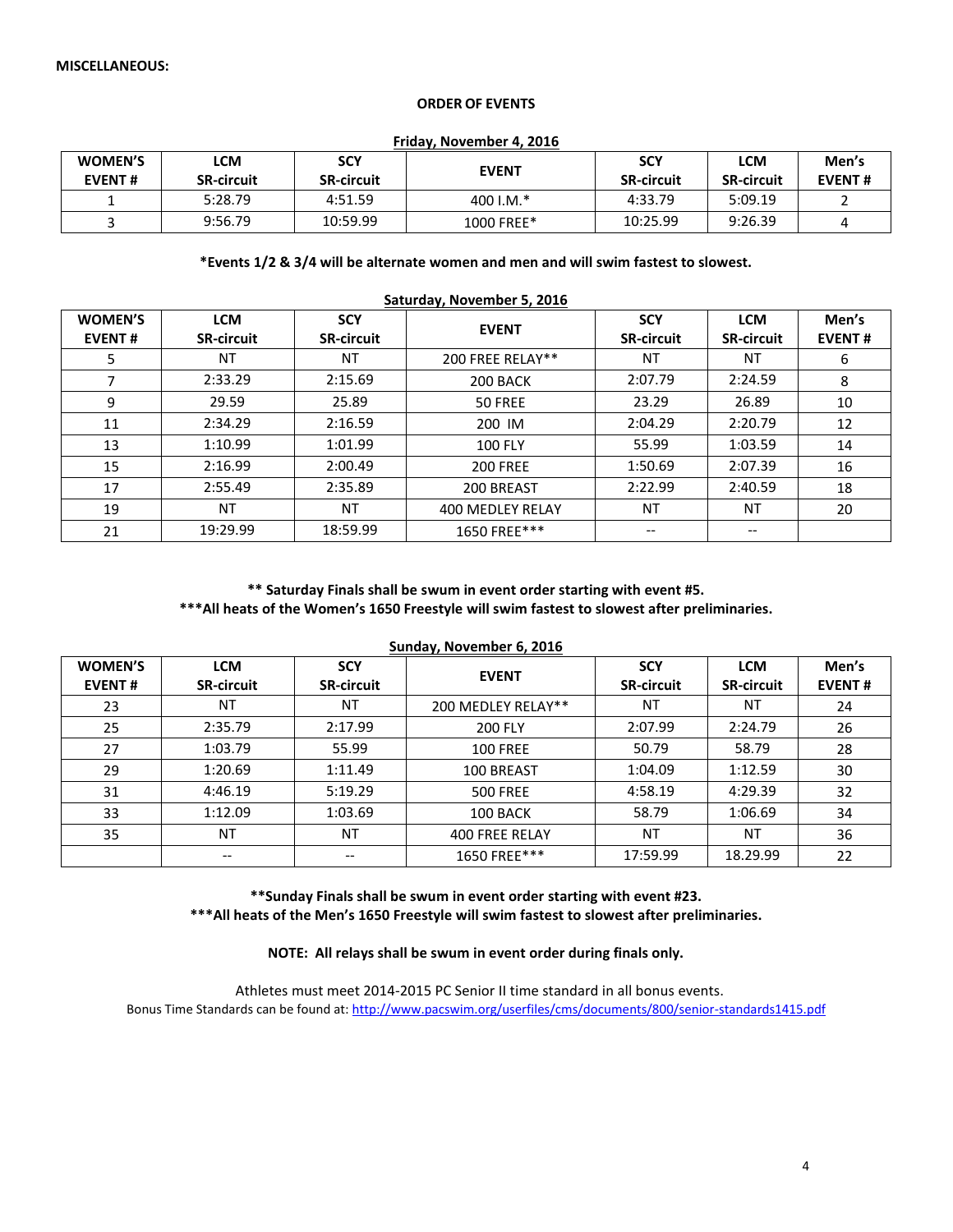|                             | Pacific Swimming - Hosted by Pleasanton Seahawks<br>SENIOR-CIRCUIT<br>November 4-6, 2016<br>Consolidated Entry Form |                   |                        |  |           |              |                      |                                                             |                      |  |            |                 |  |
|-----------------------------|---------------------------------------------------------------------------------------------------------------------|-------------------|------------------------|--|-----------|--------------|----------------------|-------------------------------------------------------------|----------------------|--|------------|-----------------|--|
| Name: Last,                 |                                                                                                                     | First             |                        |  |           | Middle       |                      |                                                             |                      |  |            |                 |  |
| Club Abbr.                  |                                                                                                                     |                   | <b>UNATT CLUB ABBR</b> |  | Club Name |              |                      |                                                             |                      |  |            |                 |  |
| Age                         |                                                                                                                     |                   | Date of Birth          |  |           | Sex<br>$M$ F |                      |                                                             | $LSC - (PC, SN)$     |  |            |                 |  |
| USA-#                       |                                                                                                                     |                   |                        |  |           |              |                      |                                                             |                      |  |            |                 |  |
| Event#                      |                                                                                                                     | Distance / Stroke |                        |  |           |              | <b>Entry Time</b>    |                                                             |                      |  | Circle One |                 |  |
|                             |                                                                                                                     |                   |                        |  |           |              | $\ddot{\phantom{a}}$ | $\sim 10^{-10}$ km $^{-1}$                                  |                      |  |            | SCY / LCM / SCM |  |
|                             |                                                                                                                     |                   |                        |  |           |              | $\ddot{\cdot}$       | $\mathbf{r} = \mathbf{r}$                                   |                      |  |            | SCY / LCM / SCM |  |
|                             |                                                                                                                     |                   |                        |  |           |              | $\ddot{\cdot}$       | $\sim 100$                                                  |                      |  |            | SCY / LCM / SCM |  |
|                             |                                                                                                                     |                   |                        |  |           |              | $\ddot{\cdot}$       | $\sim 100$                                                  |                      |  |            | SCY / LCM / SCM |  |
|                             |                                                                                                                     |                   |                        |  |           |              | $\ddot{\cdot}$       | $\mathcal{L}^{\text{max}}$                                  |                      |  |            | SCY / LCM / SCM |  |
|                             |                                                                                                                     |                   |                        |  |           |              | $\ddot{\phantom{a}}$ | $\bullet$ - $\bullet$ - $\bullet$                           |                      |  |            | SCY / LCM / SCM |  |
|                             |                                                                                                                     |                   |                        |  |           |              | $\ddot{\phantom{a}}$ | $\mathcal{A}^{\mathcal{A}}$ and $\mathcal{A}^{\mathcal{A}}$ |                      |  |            | SCY / LCM / SCM |  |
|                             |                                                                                                                     |                   |                        |  |           |              | $\ddot{\phantom{a}}$ |                                                             | and the company      |  |            | SCY / LCM / SCM |  |
|                             |                                                                                                                     |                   |                        |  |           |              | $\ddot{\phantom{a}}$ | $\sim$                                                      |                      |  |            | SCY / LCM / SCM |  |
|                             |                                                                                                                     |                   |                        |  |           |              |                      |                                                             | and the state of the |  |            | SCY / LCM / SCM |  |
|                             | # of entries _______ x \$7.50 = \$_________<br>Participation Fee<br>\$8.00<br>$\ddot{\texttt{S}}$<br>Total          |                   |                        |  |           |              |                      |                                                             |                      |  |            |                 |  |
| Coach                       |                                                                                                                     |                   |                        |  |           |              |                      |                                                             |                      |  |            |                 |  |
| Athlete's<br><b>Address</b> |                                                                                                                     |                   |                        |  |           |              |                      |                                                             |                      |  |            |                 |  |
| Home Phone                  |                                                                                                                     |                   | Cell Phone             |  |           |              |                      |                                                             |                      |  |            |                 |  |
| Email                       |                                                                                                                     |                   |                        |  |           |              |                      |                                                             |                      |  |            |                 |  |